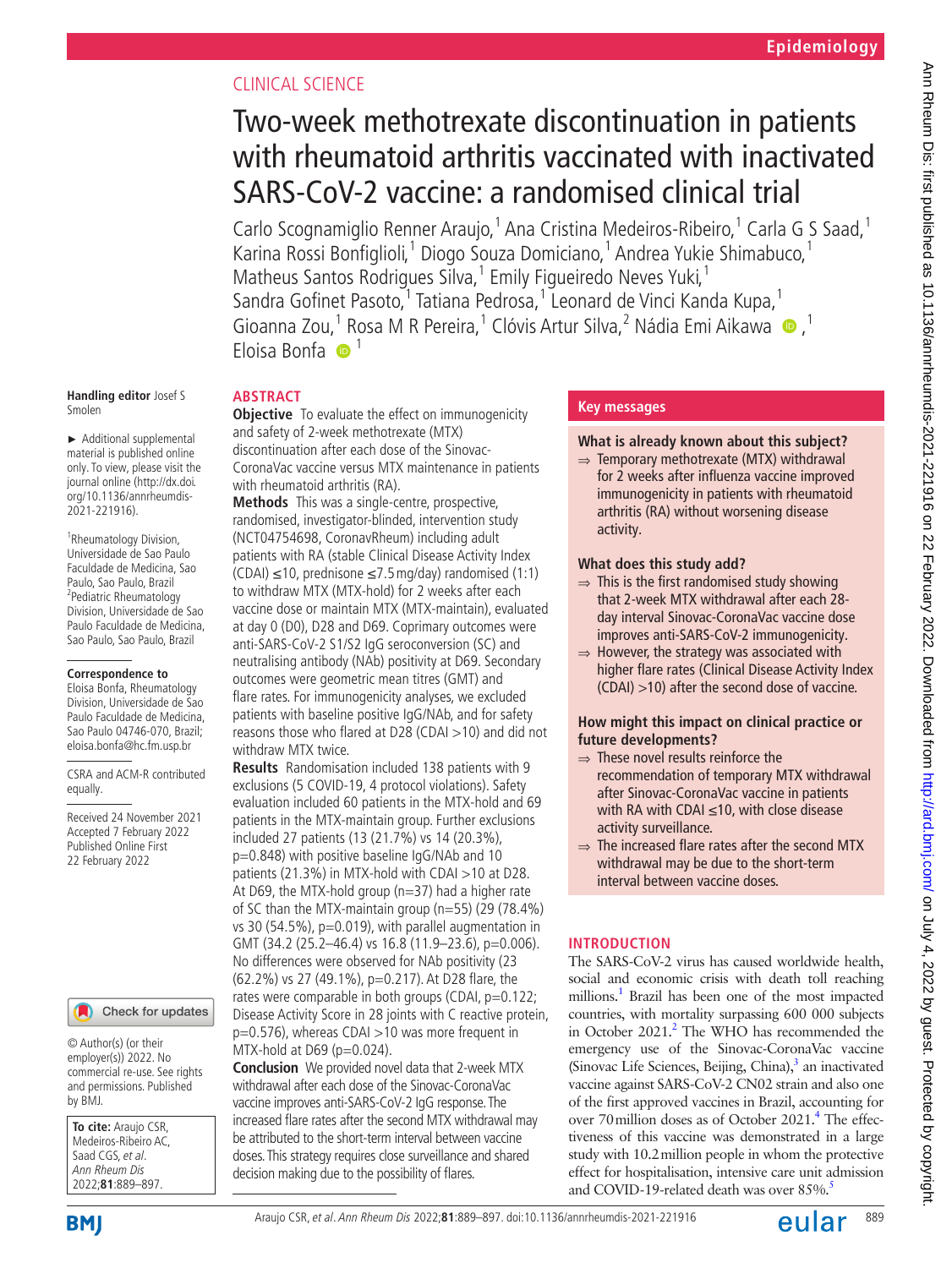

**Figure 1** Modified CONSORT flow diagram. CDAI, Clinical Disease Activity Index; CONSORT, Consolidated Standards of Reporting Trials; D0, day 0; RT-PCR, reverse transcriptase PCR.

Patients with rheumatoid arthritis (RA) are at higher risk of hospitalisation and death by COVID-19 due to comorbidities $6-8$  or immunosuppressive treatments.<sup>6–9</sup> Moreover, patients with RA have reduced immunogenicity to COVID-19 vaccines<sup>10–21</sup> when using rituximab,<sup>11-17</sup> abatacept,<sup>11 12 17</sup> methotrexate  $(MTX)^{11-13}$  18-21 and glucocorticoids[.10–12 18](#page-8-6)

Temporary immunosuppressant withdrawal is suggested as a possible strategy to enhance vaccine immunogenicity in patients with autoimmune rheumatic diseases  $(ARD)$ .<sup>[19 20 22](#page-8-8)</sup> In this context, Park *et al*[19 20](#page-8-8) demonstrated that the discontinuation of MTX improved immunogenicity of the annual influenza vaccines in patients with RA, concluding that the interruption of two MTX doses after vaccination was safe and equally effective as holding four MTX doses.<sup>23 24</sup> Due to these results, recommendations have emerged favouring the withdrawal of MTX for 1–2 weeks after COVID-19 vaccines.<sup>[25 26](#page-8-10)</sup>

<span id="page-1-0"></span>However, to this date, no comparative study has assessed the impact of this intervention on immunogenicity and disease activity after any SARS-CoV-2 vaccination schedule.

Therefore, this trial aimed to evaluate the immunogenicity and safety of a 2-week MTX discontinuation after each dose of the Sinovac-CoronaVac vaccine in patients with RA with remission/low disease activity compared with age and sex balanced RA group who maintained the drug.

# **METHODS**

#### **Study design**

This was a single-centre, randomised, investigator-blind, intervention study performed at the rheumatology outpatient clinic of a tertiary centre. All patients with RA fulfilled the American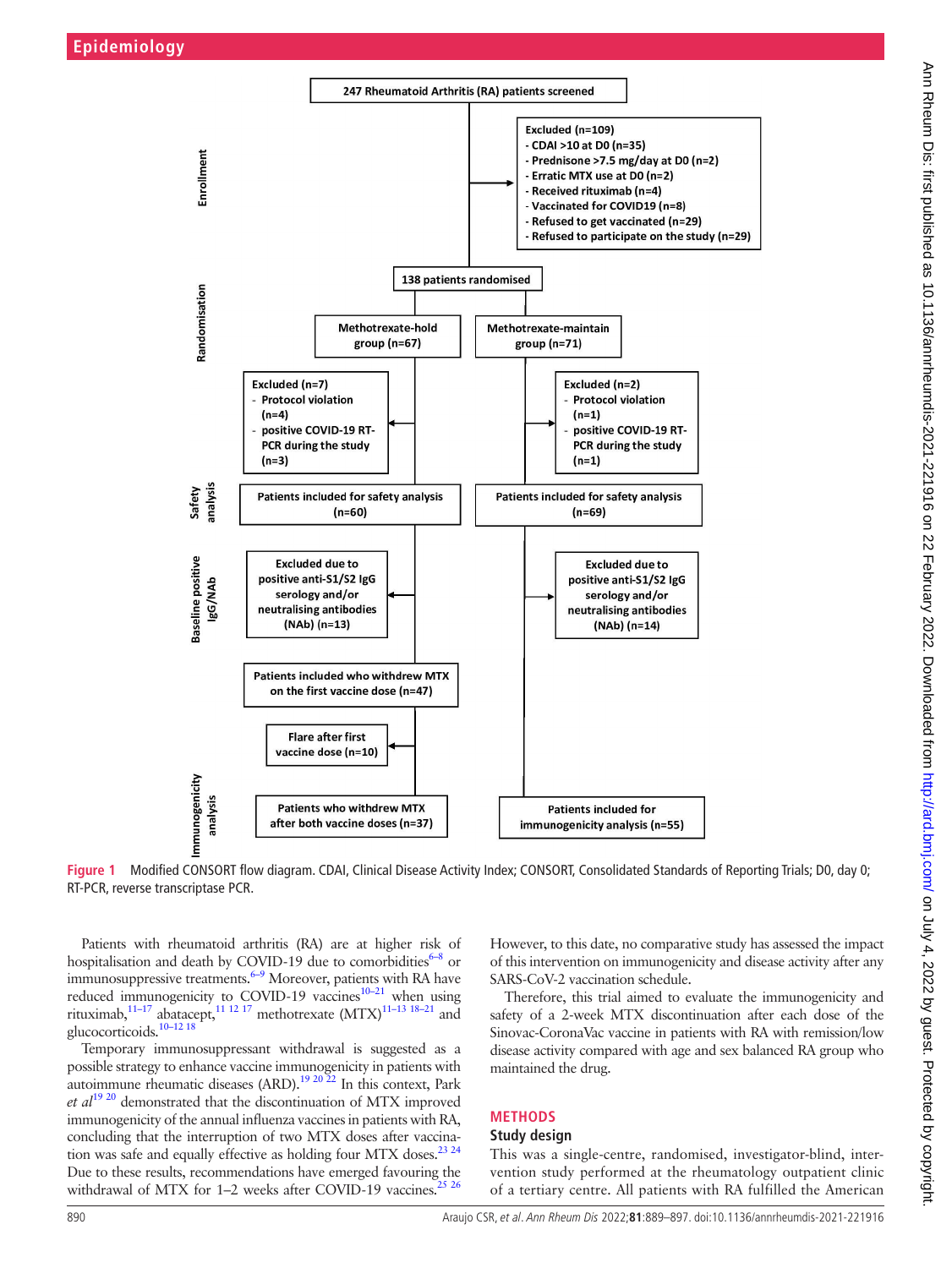<span id="page-2-0"></span>**Table 1** Baseline characteristics of patients with rheumatoid arthritis according to MTX interruption (MTX-hold) or MTX maintenance (MTXmaintain)

|                        | Patients for safety analyses |                        |         | Patients for immunogenicity analyses |                     |         |  |
|------------------------|------------------------------|------------------------|---------|--------------------------------------|---------------------|---------|--|
|                        |                              |                        |         |                                      |                     |         |  |
|                        | $MTX-hold (n=60)$            | $MTX$ -maintain (n=69) | P value | $MTX-hold (n=37)$                    | MTX-maintain (n=55) | P value |  |
| Current age, years     | $61(52 - 70.5)$              | 58 (49-68)             | 0.395   | $59(45 - 68)$                        | 59 (51.5-68)        | 0.828   |  |
| Female sex             | 51 (85.0)                    | 63 (91.3)              | 0.265   | 34 (91.9)                            | 50 (90.9)           | >0.999  |  |
| Caucasian race         | 28 (46.7)                    | 29(42)                 | 0.597   | 19(51.4)                             | 25(45.5)            | 0.579   |  |
| Disease parameters     |                              |                        |         |                                      |                     |         |  |
| Disease duration       | $17(10 - 30.5)$              | $17(10-24)$            | 0.801   | $19(10 - 28)$                        | $17(10-25)$         | 0.616   |  |
| RF positivity          | 48 (80)                      | $53/68*(77.9)$         | 0.776   | 31 (83.8)                            | 44 (80)             | 0.647   |  |
| Anti-CCP positivity    | $27/37*(73)$                 | $35/47*(74.5)$         | 0.877   | $17/22*(77.3)$                       | $26/36*(72.2)$      | 0.670   |  |
| CRP, mg/dL             | $4.4(1.1-9.3)$               | $3.7(1.6 - 7.0)$       | 0.655   | $5.6(1.0-9.6)$                       | $4.0(2.5 - 7.5)$    | 0.847   |  |
| CDAI                   | $7.0(4.0 - 9.0)$             | $6.0(3.0 - 8.0)$       | 0.485   | $6.0(2.0 - 8.0)$                     | $6.0(3.0 - 8.0)$    | 0.548   |  |
| SDAI                   | $7.1(4.1-10.1)$              | $6.3(3.9-9.3)$         | 0.380   | $6.8(3.1 - 9.4)$                     | $6(3.8 - 8.3)$      | 0.618   |  |
| DAS28-CRP              | $2.72(2.10-3.15)$            | $2.33(1.96 - 2.82)$    | 0.178   | $2.43(1.80 - 3.15)$                  | $2.34(2.02 - 2.87)$ | 0.927   |  |
| $CDAI \leq 2.8$        | 11(18.3)                     | 10(14.5)               | 0.556   | 10(27)                               | 8(14.5)             | 0.139   |  |
| $SDAI \leq 3.3$        | 12(20)                       | 14(20.3)               | 0.967   | 12(32.4)                             | 11(20)              | 0.177   |  |
| DAS28-CRP $\leq$ 2.6   | 30 (50)                      | 46 (66.6)              | 0.055   | 21(56.8)                             | 36 (65.5)           | 0.400   |  |
| Boolean criteria       | 9(15)                        | 14(20.3)               | 0.434   | 9(24.3)                              | 12(21.8)            | 0.779   |  |
| Current therapy        |                              |                        |         |                                      |                     |         |  |
| Prednisone             | 33 (55)                      | 24 (34.8)              | 0.021   | 19(51.4)                             | 18 (32.9)           | 0.074   |  |
| Prednisone dose, mg/dL | $5(4.38-5)$                  | $5(5-5)$               | 0.495   | $5(2.5-5)$                           | $5(5-5)$            | 0.336   |  |
| MTX dose               | $20(17.5-25)$                | $20(15-25)$            | 0.397   | $20(15-25)$                          | $20(15 - 25)$       | 0.314   |  |
| MTX 10-15 mg/week      | 16(26.7)                     | 23(33.3)               | 0.411   | 11(29.7)                             | 20(36.4)            | 0.509   |  |
| MTX 17.5-25 mg/week    | 44 (73.3)                    | 46 (66.7)              |         | 26(70.3)                             | 35 (63.6)           |         |  |
| MTX monotherapy        | 13(21.7)                     | 18(26.1)               | 0.558   | 9(24.3)                              | 16(29.1)            | 0.614   |  |
| MTX in combination     | 47 (78.3)                    | 51 (73.9)              |         | 28(75.7)                             | 39 (70.9)           |         |  |
| Leflunomide            | 8(13.3)                      | 17(24.6)               | 0.105   | 6(16.2)                              | 13(23.6)            | 0.389   |  |
| Other sDMARD           | 10(16.7)                     | 19(27.5)               | 0.140   | 6(16.2)                              | 16(29.1)            | 0.156   |  |
| Abatacept              | 7(11.7)                      | 9(13.0)                | 0.813   | 6(16.2)                              | 7(12.7)             | 0.638   |  |
| Other bDMARD           | 18(30.0)                     | 14(20.3)               | 0.203   | 11(29.7)                             | 9(16.4)             | 0.128   |  |
|                        |                              |                        |         |                                      |                     |         |  |

Results are expressed in median (IQR) and n (%).

Continuous data are compared using Mann-Whitney U test and categorical variables with  $\chi^2$  or Fisher's exact test, as appropriate, as two-sided analyses.

For safety analyses, all patients who adhered to the protocol were included. For immunogenicity analyses, patients with baseline positive S1/S2 IgG were excluded from both groups and patients with CDAI >10 at day 28 who withdrew MTX only once were excluded only from the MTX-hold group.

\*Percentages calculated according to available data.

Anti-CCP, anticyclic citrullinated peptides; bDMARD, biologic disease-modifying antirheumatic drugs; CDAI, Clinical Disease Activity Index; CRP, C reactive protein; DAS28-CRP, disease activity score with 28 joints and C reactive protein; MTX, methotrexate; RF, rheumatoid factor; SDAI, Simplified Disease Activity Index; sDMARD, synthetic disease-modifying antirheumatic drugs.

College of Rheumatology/European League Against Rheumatism criteria for classification of  $RA$ ,<sup>27</sup> agreed to participate in the study and signed informed consents. The protocol is part of a larger study of immunosuppressed patients with ARD (ClinicalTrials.gov: NCT04754698).<sup>12</sup> Patients and the public were not involved in the design, conduct, reporting or dissemination plans of the present research.

The coprimary outcomes were seroconversion (SC) rates for anti-SARS-CoV-2 S1/S2 IgG and neutralising antibody (NAb) positivity at day 69 (D69). Secondary immunogenicity outcomes were SC rates for anti-S1/S2 IgG and NAb positivity at D28, geometric mean titre (GMT) and factor increase of GMT (FI-GMT) for anti-SARS-CoV-2 S1/S2 IgG, and NAb activity at D28 and D69.

Secondary safety outcomes were longitudinal variations in disease activity scores: Clinical Disease Activity Index (CDAI), $^{28}$  $^{28}$  $^{28}$ Simplified Disease Activity Index  $(SDAI),<sup>28</sup>$  $(SDAI),<sup>28</sup>$  $(SDAI),<sup>28</sup>$  Disease Activity Score in 28 joints with C reactive protein  $(DAS28-CRP)^{29}$  and frequency of adverse events related to vaccine. Exploratory outcomes were the frequency of patients with flare at D28 and D69, defined by CDAI >10<sup>[30 31](#page-8-15)</sup> or by an increase in DAS28-CRP  $>1.2$  (or  $>0.6$  if the baseline DAS28 was  $>3.2$ ).<sup>32 33</sup> Moreover, patient perception of disease activity worsening was also evaluated.

#### **Participants**

We recruited adult ( $\geq$ 18 years old) patients with RA diagnosis<sup>[27](#page-8-11)</sup> with low disease activity or remission (CDAI  $\leq 10^{28}$  at first vaccination day and with stable MTX dose for at least 4 weeks, both in monotherapy or in association with synthetic or biologic diseasemodifying antirheumatic drugs (DMARD). The maximum allowed prevaccination oral prednisone dose was 7.5mg/day. Patients were invited to participate after review of their electronic records in the last 3 months (recruitment up to 3 weeks before enrolment).

Exclusion criteria were acute febrile illness/symptoms of COVID-19 at vaccination, history of anaphylaxis to vaccine components, demyelinating disease, decompensated heart failure (class III/IV), blood transfusion  $\leq 6$  months, inactivated virus vaccine ≤14 days, live virus vaccine <4 weeks, denial to participate, hospitalisation, previous vaccination with any SARS-CoV-2 vaccine, reverse transcriptase PCR (RT-PCR)-confirmed COVID-19 during the study and rituximab use in the previous 12 months. Patients with prevaccination positive COVID-19 serology (anti-S1/S2 IgG and/or NAb) were excluded from immunogenicity analysis but kept for safety evaluation.

#### **Visit schedule**

Patients were evaluated in three visits: D0 (first dose of the vaccine), D28 (second dose) and D69 (6 weeks after the second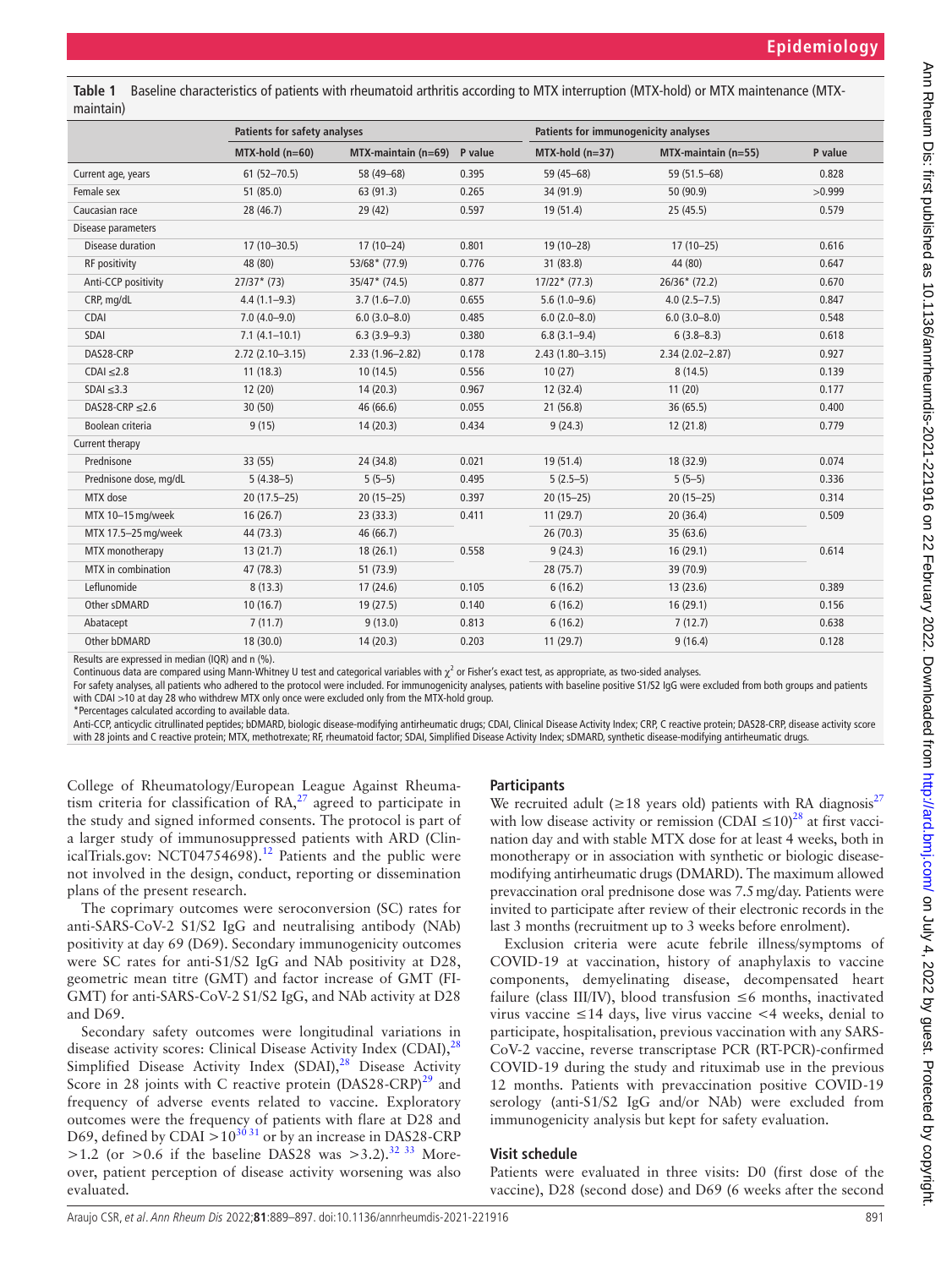

<span id="page-3-0"></span>**Figure 2** Frequencies of anti-SARS-CoV-2 IgG seroconversion S1/S2 and presence of neutralising antibodies at D28 and D69 in the MTX-hold and MTX-maintain groups compared using a two-sided  $\chi^2$  or Fisher's exact test, as appropriate. Data are shown as percentages. MTX-hold: baseline seronegative patients randomised to discontinue MTX after the first dose (n=47) and second dose (n=37; due to the exclusion of patients who had CDAI >10 at D28 and withdrew MTX only once). MTX-maintain: baseline seronegative patients randomised to maintain methotrexate throughout the study (n=55). \*P<0.05 in comparison between groups. The number of patients in the groups is described under their designations. CDAI, Clinical Disease Activity Index; D28, day 28; D69, day 69; MTX, methotrexate.

dose). The first dose was given on 9–10 February 2021 (D0), while the second dose was on 9–10 March 2021 (D28).

The vaccination protocol included two doses of ready-to-use syringes with Sinovac-CoronaVac vaccine (batch #20200412; Sinovac Life Sciences), consisting of 3µg in 0.5mL of β-propiolactone inactivated SARS-CoV-2 with aluminium hydroxide adjuvant. The vaccine was administered in the deltoid muscle.

#### **Randomisation and masking**

Investigators responsible for disease activity measures, statisticians and laboratory personnel were blinded to the allocation groups. Only two researchers (CSRA and MSRS) were not blinded and were responsible for safety surveillance and patient follow-up by telephone for adherence purposes. These two investigators were not involved in disease activity measures, laboratory analysis or patient vaccination.

At D0, before the first dose of vaccine, patients were evaluated by blinded experienced rheumatologists who assessed disease activity by CDAI and rechecked the inclusion and exclusion criteria. Patients with CDAI ≤10 proceeded to the enrolment station, where the unblinded researchers revised the protocol, explained the procedures, collected the informed consent and conducted the randomisation, which was performed on the web-based software 'The REDcap Project version 10.5.0'. Allocation was generated instantaneously in a 1:1 ratio to one of the following groups: withdraw MTX for 2 weeks after each dose of the CoronaVac (MTX-hold group) or to maintain MTX continuously (MTX-maintain group).

At D28 and D69, patients were initially assessed by the unblinded researchers, checked for protocol violation and instructed not to inform their allocation groups to anyone else. Then, they proceeded for the blinded disease activity evaluation. Subsequently, they returned to the unblinded researchers and were instructed accordingly.

#### **Intervention**

At D0, the two unblinded researchers instructed patients in the MTX-hold group not to take two doses of MTX after vaccination, according to the last MTX dose. They provided a date diagram ([online supplemental figure 1](https://dx.doi.org/10.1136/annrheumdis-2021-221916)) informing the dates in which they would skip MTX and the date to resume its usage. At D28, patients in the MTX-hold group with CDAI  $\leq 10$  were instructed to withdraw MTX again and a new date diagram was produced. Patients with CDAI >10 in the MTX-hold group were instructed not to withdraw MTX again after the second dose of vaccine. Patients in the MTX-maintain group were instructed to continue MTX on the same day and dose throughout the study. The two unblinded researchers checked adherence to protocol by telephone contact with all patients in the weeks following both vaccine doses.

Adding or changing DMARD therapy was not allowed until D69, although patients were permitted to use analgesics, nonsteroidal anti-inflammatory drugs or prednisone up to 10mg/day in case of disease activity worsening.

#### **Laboratory analyses**

Blood samples (30mL) were collected immediately before each vaccine dose (D0 and D28) and 6 weeks after the second dose (D69). Serum samples were stored at −70°C. IgG antibodies against the SARS-CoV-2 S1/S2 proteins were measured using a chemiluminescent immunoassay (Indirect ELISA, LIAISON, DiaSorin, Italy). SC was defined as positive serology, measured in arbitraty units per milliliter (AU/mL) ( $\geq$ 15.0AU/mL).<sup>3435</sup> GMT and 95% CI were calculated attributing the value of 1.9AU/mL to undetectable levels (<3.8AU/mL). FI-GMT was calculated as the ratio of the IgG titre after vaccination to the IgG titre before vaccination. Detection of NAb was performed using the SARS-CoV-2 surrogate virus neutralisation test (sVNT) Kit (GenScript, Piscataway, New Jersey, USA).<sup>36</sup> NAb activity was defined as the percentage of inhibition of the interaction between the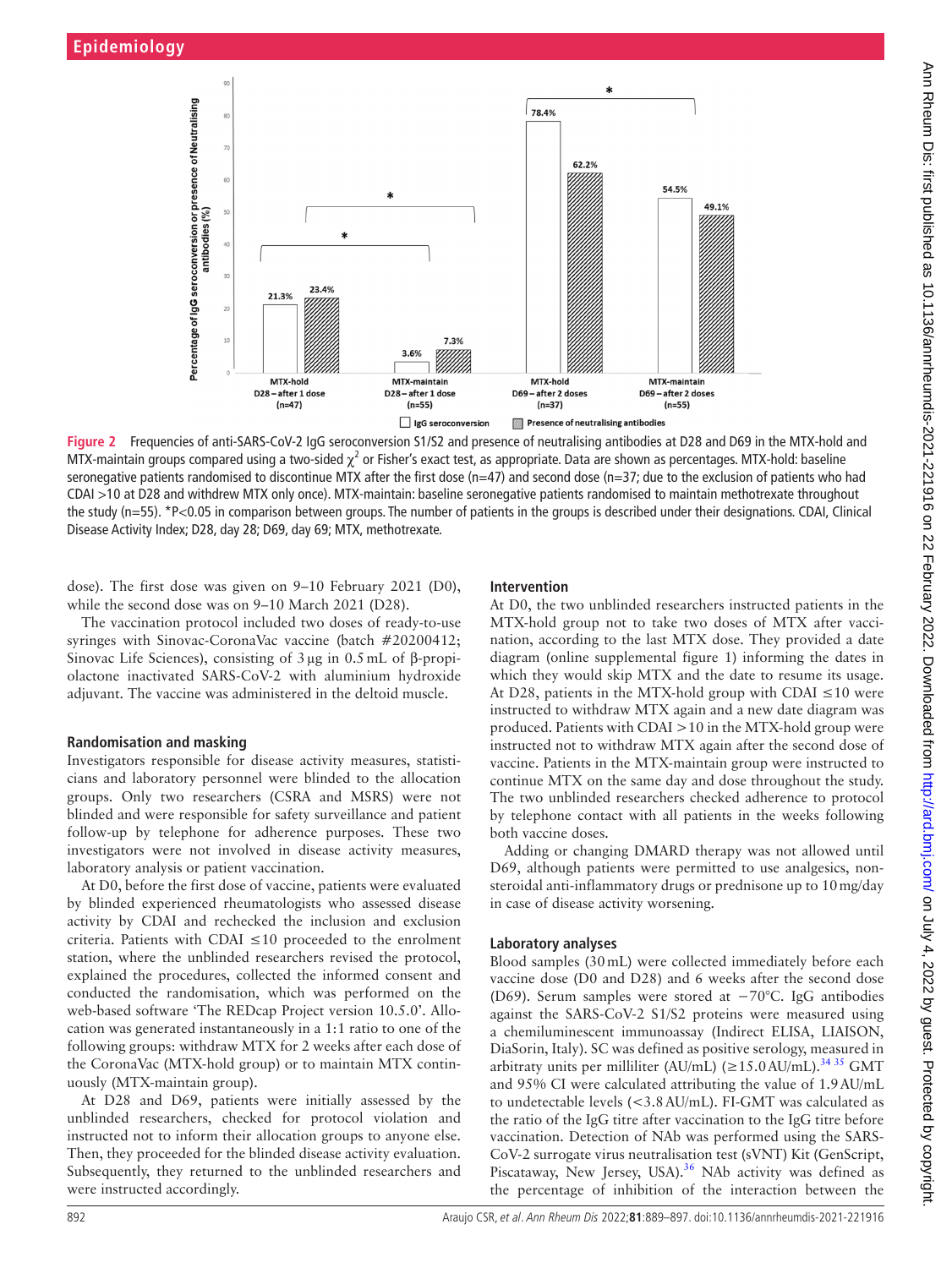receptor-binding domain of the viral spike glycoprotein with the ACE-2 cell surface receptor. Positivity was defined as  $\geq 30\%$ inhibition of this linkage.<sup>36</sup> The median (IQR) of the percentage of neutralising activity was only calculated for positive samples. C reactive protein (CRP) (by the nephelometric method) was also measured.

#### **Safety outcomes**

Disease activity was checked by experienced rheumatologists, blinded to allocation groups, who assessed the following parameters: number of tender joints and number of swollen joints (both in 28 joint count), patient global assessment of disease activity (by Visual Analogue Scale), and evaluator global assessment of disease activity (by Visual Analogue Scale). With these data, CDAI was calculated. With CRP from sera collected on the same day, SDAI and DAS28-CRP were also calculated.

Patients were instructed to fill a structured diary of local and systemic symptoms after each vaccination to explore potential vaccine side effects. Adverse effect severity was classified according to the WHO definition. $37$  Patients who had suggestive symptoms of COVID-19 infection had nasopharyngeal RT-PCR tests done.

#### **Statistical analysis**

The sample size calculation was based on the 2009 nonadjuvanted influenza A/H1N1 primary vaccination in a large cohort of patients with RA under MTX, which induced an SC rate of 46%.<sup>38</sup> Expecting an increment of 20% in the MTX-hold group,<sup>[19 20](#page-8-8)</sup> which should achieve a 66% SC rate, with a 5% alpha error and 80% power (1:1 ratio), the minimum sample would be 96 patients per group.

Categorical variables were presented as number (percentage) and compared using  $\chi^2$  or Fisher's exact test, as appropriate. Continuous general data were presented as median (IQR) and compared using t-test or Mann-Whitney test, as appropriate. Data regarding IgG titres and disease activity scores at different time points were analysed using generalised estimating equations with normal marginal distribution and gamma distribution, respectively, and identity binding function assuming first-order autoregressive correlation matrix between moments in the comparison of the two groups, followed by Bonferroni's multiple comparisons. IgG titres were analysed as Napierian

logarithm-transformed data. Multiple regression analyses were performed including SC or presence of NAb at D69 as the dependent variable and as independent variables those with  $p < 0.2$  in the univariate analyses. Statistical significance was defined as p<0.05. All statistical analyses were performed using Statistical Package for the Social Sciences V.20.0.

#### **RESULTS**

A total of 247 patients with RA fulfilled the profile on electronic chart review and were preselected. After exclusion criteria, 138 patients remained and were randomised, 67 in the MTX-hold group and 71 in the MTX-maintain group [\(figure](#page-1-0) 1). During the study, there were nine further exclusions: five RT-PCRconfirmed COVID-19 and four protocol violations. Therefore, the final group for all safety analyses and disease activity evaluation consisted of 60 patients in the MTX-hold and 69 in the MTX-maintain group. For the immunogenicity analyses, patients with positive anti-SARS-CoV-2 serology/NAb (13 (21.7%) vs 14 (20.3%), respectively, p=0.848) at D0 were excluded and the groups consisted of 47 (MTX-hold) vs 55 (MTX-maintain) patients for D0 and D28 analyses. Out of the 47 patients in the MTX-hold group, 10 (21.3%) had a flare on D28 and did not stop MTX the second time; thus, 37 patients finished the complete MTX withdrawal protocol and were regarded for D69 immunogenicity analyses.

The MTX-hold and MTX-maintain groups had similar age and female sex frequencies ( $p > 0.05$ ). Other demographic characteristics, comorbidities, disease duration, baseline disease activity, rheumatoid factor and anticyclic citrullinated peptide positivity, and current therapy did not differ between the two groups  $(p>0.05)$ , except for the association with prednisone which was more frequent in the MTX-hold group in the safety analyses  $(p=0.021)$  ([table](#page-2-0) 1).

#### **Immunogenicity outcomes**

Baseline anti-SARS-CoV-2 S1–S2 IgG GMT (2.1 (1.9–2.3) vs 2.0 (1.9–2.1), p>0.999) were similar among the groups. At D69, patients who withdrew MTX after both vaccine shots (MTXhold,  $n=37$ ) had higher SC ( $p=0.019$ ) with a parallel augmentation in GMT ( $p=0.006$ ) and a higher FI-GMT ( $p=0.007$ ) in comparison with the MTX-maintain group  $(n=55)$  [\(table](#page-4-0) 2, figures [2 and 3](#page-3-0)). For NAb positivity, the difference was not

| or neutransing activity in minimum and minimum groups at basemic (DO) and anch mst (DZO) and second (DOS) dose or vaccine |                  |                        |         |                     |                         |         |  |  |  |
|---------------------------------------------------------------------------------------------------------------------------|------------------|------------------------|---------|---------------------|-------------------------|---------|--|--|--|
|                                                                                                                           |                  | After first dose (D28) |         |                     | After second dose (D69) |         |  |  |  |
|                                                                                                                           | $MTX-hold(n=47)$ | $MTX$ -maintain (n=55) | P value | $MTX-hold (n=37)$   | $MTX$ -maintain (n=55)  | P value |  |  |  |
| Anti-S1/S2 IgG                                                                                                            |                  |                        |         |                     |                         |         |  |  |  |
| Seroconversion, n (%)                                                                                                     | 10(21.3)         | 2(3.6)                 | 0.011   | 29 (78.4)           | 30(54.5)                | 0.019   |  |  |  |
| <b>GMT</b>                                                                                                                | $5.7(4.3 - 7.5)$ | $2.8(2.3-3.5)$         | 0.002   | 34.2 (25.2-46.4)    | $16.8(11.9 - 23.6)$     | 0.003   |  |  |  |
| <b>FI-GMT</b>                                                                                                             | $2.9(2.2 - 3.7)$ | $1.4(1.1-1.7)$         | < 0.001 | $17.1(12.6 - 23.1)$ | $8.1(5.8 - 11.4)$       | 0.007   |  |  |  |
| Neutralising antibodies                                                                                                   |                  |                        |         |                     |                         |         |  |  |  |
| NAb positivity, n (%)                                                                                                     | 11(23.4)         | 4(7.3)                 | 0.027   | 23(62.2)            | 27(49.1)                | 0.217   |  |  |  |
| Neutralising activity                                                                                                     | 41.7 (37.0-46.0) | 57.7 (51.8-65.9)       | 0.133   | 53 (42-68.8)        | $51.7(37.8 - 62.2)$     | 0.335   |  |  |  |

<span id="page-4-0"></span>**Table 2** Data on anti-S1/S2 IgG seroconversion rates, anti-SARS-CoV-2 S1/S2 IgG GMT, FI-GMT in titres, frequency of NAb and median percentage of neutralising activity in MTX-hold and MTX-maintain groups at baseline (D0) and after first (D28) and second (D69) dose of vaccine

MTX-hold: baseline seronegative patients randomised to interrupt MTX after the first and second dose (n=47 at D28 and n=37 at D69 due to 10 patients who flared at D28 and did not withdraw MTX-twice). MTX-maintain: baseline seronegative patients randomised to maintain methotrexate stable throughout the study and who adhered to the protocol (n=69).

Seroconversion (SC) is defined as postvaccination titre ≥15AU/mL by Indirect ELISA (LIAISON SARS-CoV-2 S1/S2 IgG). Positivity for NAb was defined as neutralising activity ≥30% (cPass sVNT Kit). Frequencies of subjects with SC or positive NAb are presented as number (%) and were compared using a two-sided  $\chi^2$  test at prespecified time points (D28 and D69).

IgG antibody titres and FI-GMT are expressed as GMT with 95% CI. Data on IgG titres were analysed in logarithm-transformed data using generalised estimating equations with normal marginal distribution and gamma distribution, respectively, and identity binding function assuming first-order autoregressive correlation matrix between moments in the comparison of the two groups, followed by Bonferroni's multiple comparisons.

Percentages of neutralising activity among subjects with positive NAb are expressed as median (IQR). FI-GMT and neutralising activity were compared using a two-sided Mann-Whitney U test for comparison between the two groups, at prespecified time points (D28 and D69). All analyses were two-sided.

D28, day 28; D69, day 69; FI-GMT, factor increase of geometric mean titre; GMT, geometric mean titre; MTX, methotrexate; NAb, neutralising antibody; RA, rheumatoid arthritis.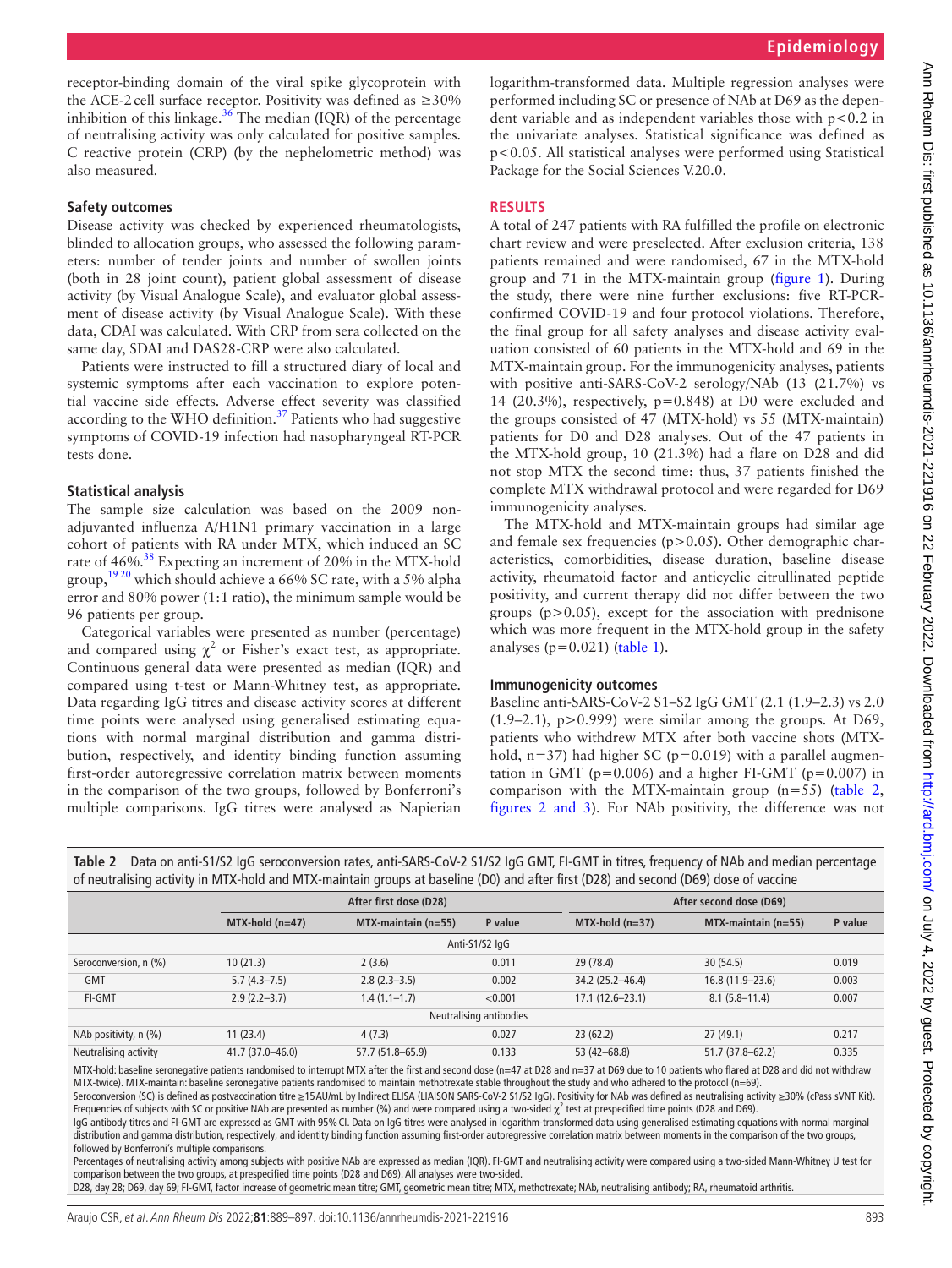

**Figure 3** Box plots of anti-S1/S2 IgG titres at baseline after the first and second dose of Sinovac-CoronaVac vaccine in patients with rheumatoid arthritis according to MTX interruption (MTX-hold) or MTX maintenance (MTX-maintain). MTX-hold: baseline seronegative patients randomised to interrupt MTX after the first dose (n=47) and second dose (n=37; due to exclusion of patients who had CDAI >10 at D28 and withdrew MTX only once). MTX-maintain: baseline seronegative patients randomised to maintain methotrexate throughout the study (n=55). Analyses were performed with Napierian logarithm (ln) transformed data using generalised estimating equations with normal marginal distribution and gamma distribution, respectively, and identity binding function assuming first-order autoregressive correlation matrix between moments in the comparison of the two groups (MTX-hold and MTX-maintain), followed by Bonferroni's multiple comparisons. The mean behaviour of the ln-transformed IgG titres was different in MTX-hold and MTX-maintain (p interaction=0.003 from D0 to D28 and p<0.001 from D0 to D69). Groups were comparable at baseline (p>0.999), but the MTX-hold group had higher mean titres at D28 (p=0.002) and D69 (p=0.006). Mean titres increased at each time point for the MTX-hold group (\*p<0.001 from D0 to D28 and from D0 to D69). For the MTX-maintain group, the titres did not increase from D0 to D28 (p=0.423), but increased from D0 to D69 ( $p$  =0.001). All analyses were two-sided. The dotted line denotes the cut-off level for positivity (ln 15 AU/mL=2.71 by Indirect ELISA, LIAISON SARS-CoV-2 S1/S2 IgG). CDAI, Clinical Disease Activity Index; D0, day 0; D28, day 28; D69, day 69; MTX, methotrexate.

significant ( $p=0.217$ ), as also occurred for NAb activity (p=0.335) ([table](#page-4-0) 2, [figure](#page-3-0) 2).

The additional analysis at D28, after only one dose of vaccine, prior to exclusion due to flares (MTX-hold, n=47; MTXmaintain, n=55), showed that the MTX-hold group had higher SC rates ( $p=0.011$ ), NAb positivity ( $p=0.027$ ), GMT ( $p=0.002$ ) and FI-GMT ( $p < 0.001$ ) ([table](#page-4-0) 2, figures [2 and 3](#page-3-0)).

#### **Assessment of factors associated with immunogenicity**

In a further analysis combining both groups, the comparison of patients who had SC and those who did not seroconvert showed that older age, age  $\geq 60$  years and combination with leflunomide were negatively associated with SC, while completing the MTX withdrawal protocol (withdrawing MTX twice) was positively related to it. For NAb, only older age and age  $\geq 60$  years were negatively associated with presence of NAb [\(table](#page-6-0) 3). In multivariate analyses, older age (OR 0.71 (0.56–0.89) for each 5-year interval, p=0.003) and age ≥60 years (OR 0.16 (0.05–0.50), p=0.001) persisted negatively associated with SC, while MTX

withdrawal twice (OR 4.6 (1.43–15.04), p=0.010) was positively associated with SC.

## **Disease activity**

For these evaluations, the groups consisted of 60 (MTX-hold) and 69 (MTX-maintain) patients, including those with positive baseline IgG/NAb. Longitudinally, CDAI (p=0.144), SDAI (p=0.117), DAS28-CRP (p=0.718) and CRP (p=0.410) had the same behaviour in the MTX-hold and MTX-maintain groups, with worsening at D28 (p<0.001 for CDAI, SDAI and DAS28-CRP;  $p=0.027$  for CRP), but not from D28 to D69 (p>0.999 for CDAI, SDAI and CRP; p=0.602 for DAS28-CRP) ([figure](#page-6-1) 4).

At D28, no differences appeared regardless of flare definition ( $p > 0.05$ ) ([table](#page-7-0) 4). At D69, the groups had similar rates of flares based on DAS28 variations (p=0.188). However, the MTX-hold group had more flares according to the CDAI >10 criteria ( $p=0.011$ ) and more patients reported disease worsening  $(p=0.044)$ . Evaluating flares at any time during the study, the same pattern was observed: no differences between the groups based on DAS28 variation  $(p=0.094)$  and a higher number of flares based on CDAI (p=0.024) and patient perception of disease worsening (p=0.022). The magnitude of variation of CDAI among patients who flared was similar between the groups  $(9 (4-13.5) \text{ vs } 7 (4.8-10.8), \text{ p} = 0.456).$ 

# **Vaccine side effects**

Approximately half of the patients reported mild side effects, without differences between the groups. After the second dose of vaccine, myalgia (10 (16.7%) vs 3 (4.3%),  $p=0.037$ ) and vertigo (7 (11.7%) vs 1 (1.5%), p=0.024) were more frequent in the MTX-hold group [\(online supplemental table 1\)](https://dx.doi.org/10.1136/annrheumdis-2021-221916).

# **DISCUSSION**

To the best of our knowledge, this is the first randomised study to compare the impact of MTX withdrawal on the immunogenicity and disease activity of any COVID-19 vaccine in patients with RA. We demonstrated that temporary suspension is effective in increasing IgG SC and GMT levels. The observed comparable disease activity variation in the MTX-hold and MTX-maintain groups suggests that this strategy is effective in improving anti-SARS-CoV-2 IgG response, however with an increase in flare rates after the second dose of vaccine.

The study has some strengths, such as the inclusion of patients in remission/low disease activity and low prednisone doses, providing a safer condition for MTX withdrawal.<sup>[24](#page-8-21)</sup> In addition, the randomised clinical design with allocation concealment, the blind evaluation of disease activity status and use of validated RA scores<sup>28 29</sup> allowed a precise analysis of flares. Moreover, the balanced distribution of demographic profile, disease features and treatment was relevant since these are known factors to influence vaccine immunogenicity and flares.<sup>10-22</sup> The final small sample size of the study is related to the high rate of refusals to participate and the rigorous exclusion criteria. Such small sample size underpowered the trial and is an important limitation, precluding a definite conclusion about our findings. However, the larger than expected benefit of MTX withdrawal on IgG serology allowed the identification of a significant difference between groups for SC and GMT.

We provide herein novel evidence of an increment of approximately 25% in anti-SARS-CoV-2 antibodies induced by the Sinovac-CoronaVac vaccine with temporary MTX withdrawal. Such improvement is very similar to the 20% increase first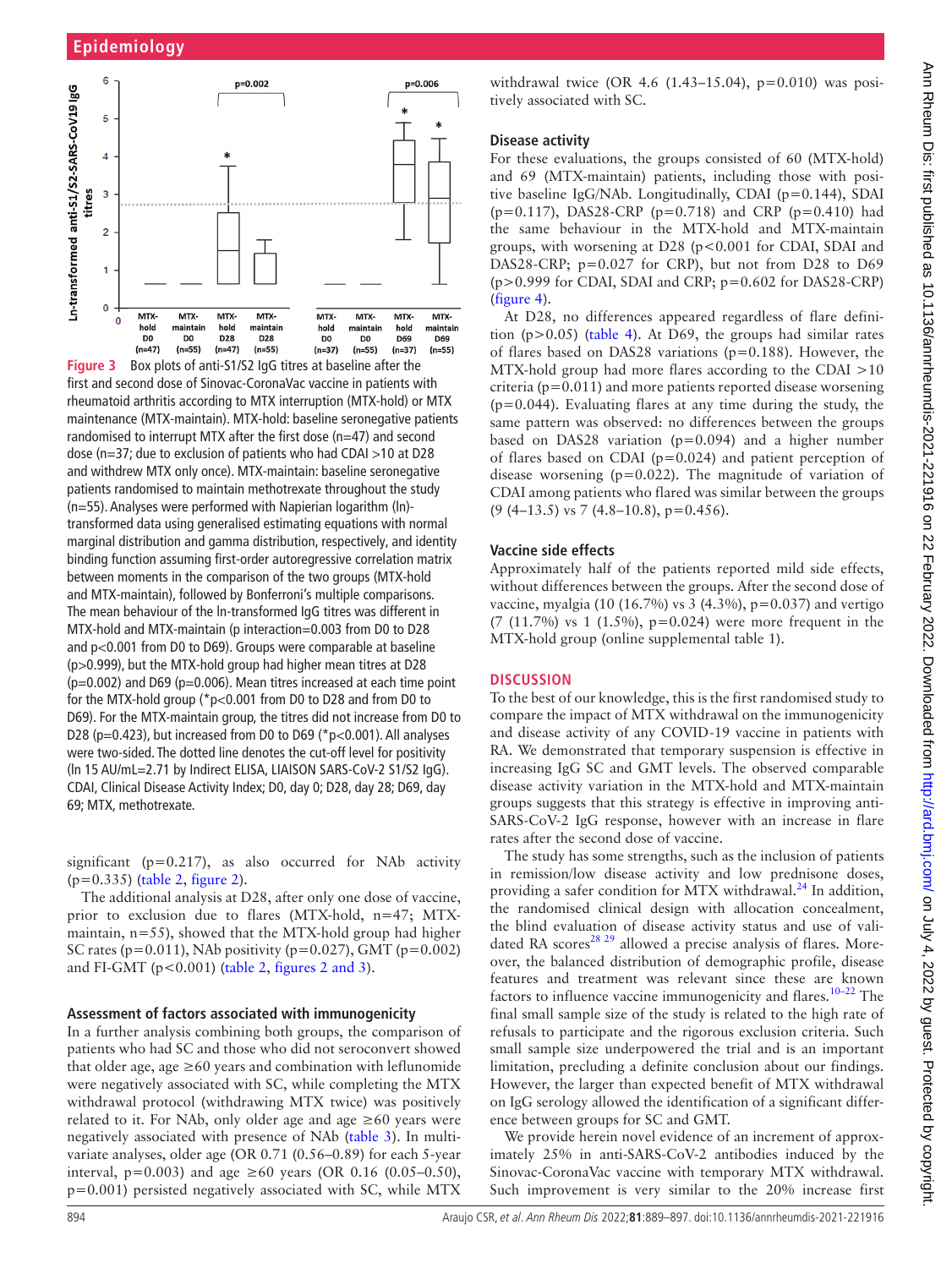<span id="page-6-0"></span>

| Table 3 Baseline characteristics of patients with rheumatoid arthritis who finished the study protocol with regard to IgG antibodies and NAb |
|----------------------------------------------------------------------------------------------------------------------------------------------|
| after two doses of the Sinovac-CoronaVac vaccine $(n=92)$                                                                                    |

|                                                                            | Positive IqG after two doses<br>$(n=59)$ | Negative IgG after two doses<br>$(n=33)$ | P value | <b>Positive NAb after two doses</b><br>$(n=50)$ | <b>Negative NAb after two doses</b><br>$(n=42)$ | P value |
|----------------------------------------------------------------------------|------------------------------------------|------------------------------------------|---------|-------------------------------------------------|-------------------------------------------------|---------|
| Demographics                                                               |                                          |                                          |         |                                                 |                                                 |         |
| Current age, years                                                         | 55 (42.5-64.5)                           | 66 (59-69)                               | 0.001   | $52.5(40.5-67)$                                 | 62.5 (55.25-69)                                 | 0.006   |
| Age $>60$ years                                                            | 20 (33.9)                                | 24(72.7)                                 | < 0.001 | 18 (36.0)                                       | 26(61.9)                                        | 0.013   |
| Female sex                                                                 | 53 (89.8)                                | 31 (93.9)                                | 0.707   | 47 (94.0)                                       | 37 (88.1)                                       | 0.462   |
| Caucasian race                                                             | 29 (49.2)                                | 15(45.5)                                 | 0.733   | 23 (46.0)                                       | 21(50)                                          | 0.702   |
| Baseline disease activity                                                  |                                          |                                          |         |                                                 |                                                 |         |
| CDAI                                                                       | $5.0(3.0 - 8.0)$                         | $6.0(4.0 - 8.0)$                         | 0.469   | $6.0(3.0 - 8.0)$                                | $6.0(3.0 - 8.0)$                                | 0.829   |
| SDAI                                                                       | $6.1(3.1-9.1)$                           | $7.1(4.1-9.3)$                           | 0.339   | $6.1(3.2 - 9.4)$                                | $7.0(3.8-9.2)$                                  | 0.763   |
| DAS28-CRP                                                                  | $2.43(1.82 - 3.05)$                      | $2.27(2.11 - 2.90)$                      | 0.843   | $2.45(1.83 - 3.10)$                             | 2.33 (1.98-2.97)                                | 0.742   |
| CRP                                                                        | $3.3(1.0-9.2)$                           | $8.9(7.3-9.8)$                           | 0.154   | $1.6(0.9-9.2)$                                  | $7.6(3.8-9.8)$                                  | 0.161   |
| TJC                                                                        | $1(0-2)$                                 | $0(0-1)$                                 | 0.086   | $1(0-2)$                                        | $0(0-1)$                                        | 0.259   |
| <b>SJC</b>                                                                 | $0(0-1)$                                 | $1(0-1)$                                 | 0.297   | $1(0-1)$                                        | $1(0-1)$                                        | 0.727   |
| PGA                                                                        | $3(1-4)$                                 | $3(2-4)$                                 | 0.491   | $3(1-4)$                                        | $3(1-4)$                                        | 0.570   |
| EGA                                                                        | $1(1-2)$                                 | $1(1-2)$                                 | 0.223   | $1(1-2)$                                        | $1(1-2)$                                        | 0.766   |
| Current therapy                                                            |                                          |                                          |         |                                                 |                                                 |         |
| Prednisone                                                                 | 25(42.4)                                 | 12(36.4)                                 | 0.573   | 18 (38.0)                                       | 19 (45.2)                                       | 0.368   |
| Prednisone dose                                                            | $5(2.5-5)$                               | $5(5-5)$                                 | 0.406   | $5(2.5-5)$                                      | $5(5-5)$                                        | 0.278   |
| MTX-hold protocol                                                          | 29 (49.2)                                | 8(24.2)                                  | 0.019   | 23 (46.0)                                       | 14(33.3)                                        | 0.217   |
| MTX monotherapy                                                            | 20(33.9)                                 | 5(15.2)                                  | 0.053   | 15 (30.0)                                       | 10(23.8)                                        | 0.506   |
| Leflunomide                                                                | 8(13.6)                                  | 11(33.3)                                 | 0.024   | 7(14.0)                                         | 12(28.6)                                        | 0.086   |
| Other sDMARD                                                               | 16(27.1)                                 | 6(18.2)                                  | 0.335   | 15 (30.0)                                       | 7(16.7)                                         | 0.135   |
| Abatacept                                                                  | 6(10.2)                                  | 7(21.2)                                  | 0.145   | 4(8)                                            | 9(21.4)                                         | 0.066   |
| Other bDMARD                                                               | 12(20.3)                                 | 8(24.2)                                  | 0.663   | 13(26.0)                                        | 7(16.7)                                         | 0.280   |
| $D_1$ and $D_2$ are compared in the distribution $D_1$ and $D_2$ and $D_3$ |                                          |                                          |         |                                                 |                                                 |         |

Results are expressed in median (IQR) and n (%).<br>Continuous data were compared using Mann-Whitney U test and categorical variables with χ<sup>2</sup> or Fisher's exact test, as appropriate, as two-sided analyses.

Flare was defined as CDAI > 10.<br>bDMARD, biologic disease-modifying antirheumatic drugs (tumour necrosis factor inhibitors and tocilizumab); CDAI, Clinical Disease Activity Index; CRP, C reactive protein; DA28-CRP, Disease assessment; MTX, methotrexate; NAb, meutralising antibody; PGA, patient global disease assessment; SDAI, Simplified Disease Activity Index; sDMARD, synthetic disease-modifying antimeumatic drugs (sulfasalazine, hydroxychlo joint count



<span id="page-6-1"></span>**Figure 4** Analyses of continuous disease activity parameters at baseline and after the first and second dose of the Sinovac-CoronaVac vaccine in patients with rheumatoid arthritis according to MTX interruption (MTX-hold) or MTX maintenance (MTX-maintain). MTX-hold: baseline seronegative patients randomised to interrupt MTX after the first and second dose, excluding those who had CDAI >10 at D28 and withdrew MTX only once. MTX-maintain: baseline seronegative patients randomised to maintain MTX throughout the study and who adhered to the protocol. Data regarding disease activity parameters are shown as means and were analysed using generalised estimating equations with normal marginal distribution and gamma distribution, respectively, and identity binding function assuming first-order autoregressive correlation matrix between moments (D0, D28 and D69) in the comparison of the two groups (MTX-maintain and MTX-hold), followed by Bonferroni's multiple comparisons. The mean behaviour of CDAI (A), SDAI (B), DAS28-CRP (C) and CRP (D) was similar in MTX-hold and MTX-maintain throughout the study (p=0.144, p=0.117, p=0.718 and p=0.410, respectively), increasing after the first dose (p<0.001, p<0.001, p<0.001 and p=0.021, respectively) and remaining stable after the second dose (p>0.999, p>0.999, p=0.602 and p>0.999, respectively). CDAI, Clinical Disease Activity Index; CRP, C reactive protein; D28, day 28; D69, day 69; DAS28-CRP, Disease Activity Score with 28 joints; MTX, methotrexate; SDAI, Simplified Disease Activity Index.

Ann Rheum Dis: first published as 10.1136/annheumdis-2021-221916 on 22 February 2022. Downloaded from http://ard.bmj.com/ on July 4, 2022 by guest. Protected by copyright Ann Dis: first published as 10.1136/annheumdis-2021 on 22 February 2022. Downloaded from <http://ard.bmj.com/> Ann Ann Ann Ann 2022 by guest. Protected by copyright.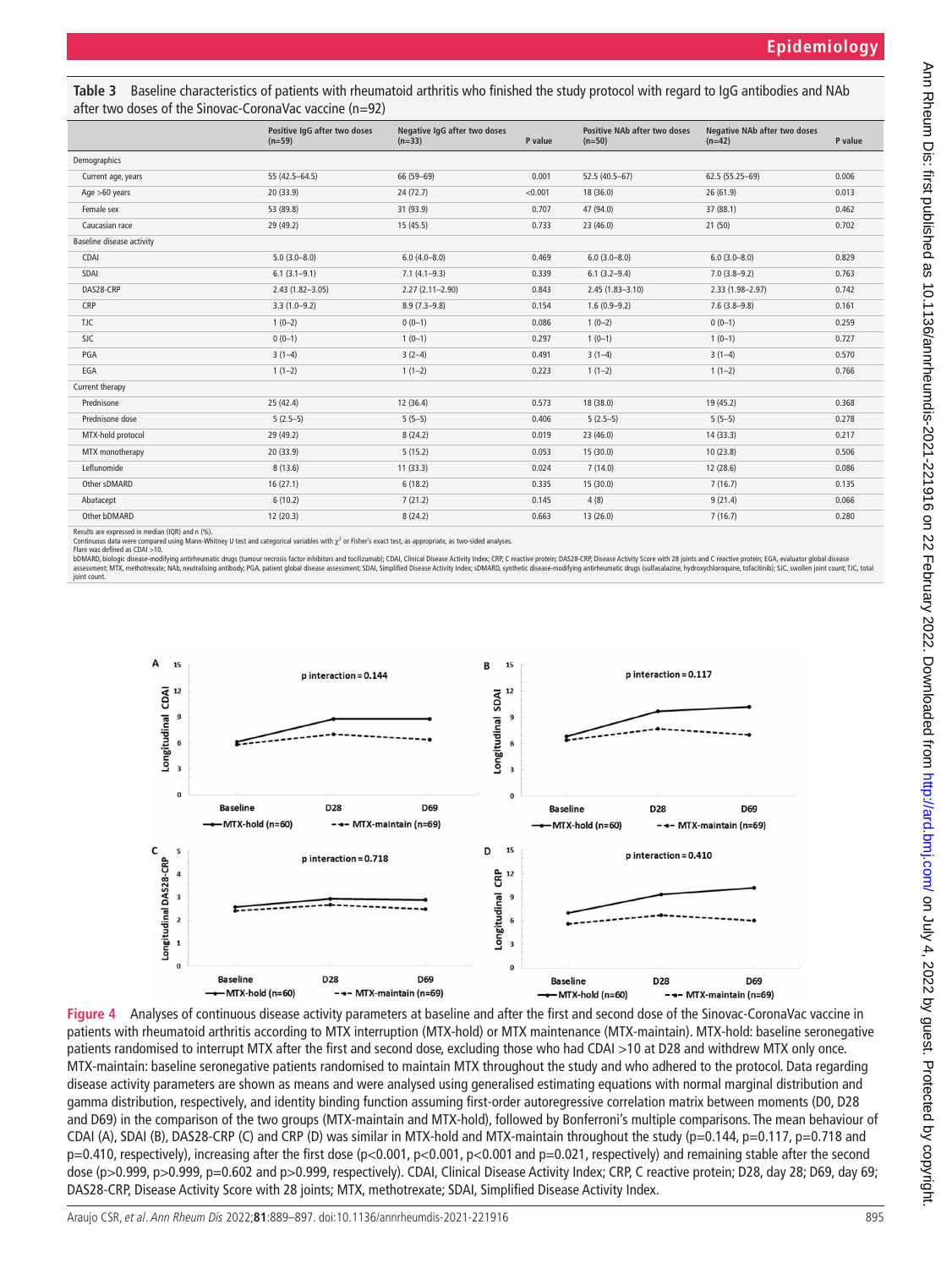<span id="page-7-0"></span>

|  |  |  |  |  | Table 4 Disease activity analyses after the first and second dose of the Sinovac-CoronaVac vaccine in patients with rheumatoid arthritis |
|--|--|--|--|--|------------------------------------------------------------------------------------------------------------------------------------------|
|--|--|--|--|--|------------------------------------------------------------------------------------------------------------------------------------------|

|                                                                                                           |                          | After first dose<br>(D28) | P value | After second dose<br>(D69) | P value | At any moment | P value |
|-----------------------------------------------------------------------------------------------------------|--------------------------|---------------------------|---------|----------------------------|---------|---------------|---------|
| $\triangle$ DAS28-CRP $\geq$ 1.2 or $\triangle$ DAS28- MTX-hold (n=60)<br>$CRP \ge 0.6 + DAS28-CRP > 3.2$ |                          | 7(11.7)                   | 0.576   | 12(20)                     | 0.188   | 22(36.7)      | 0.094   |
|                                                                                                           | MTX-maintain (n=69)      | 6(8.7)                    |         | 8(11.6)                    |         | 16(23.2)      |         |
| CDAI > 10                                                                                                 | $MTX$ -hold (n=60)       | 13(21.7)                  | 0.122   | 19(31.7)                   | 0.011   | 23(38.3)      | 0.024   |
|                                                                                                           | $MTX$ -maintain (n=69)   | 8(11.6)                   |         | 9(13)                      |         | 14(20.3)      |         |
| Patient impression of disease<br>flare                                                                    | $MTX-hold (n=60)$        | 6(10)                     | 0.577   | 8(13.3)                    | 0.044   | 14(23.3)      | 0.022   |
|                                                                                                           | $MTX$ -maintain $(n=69)$ | 5(7.2)                    |         | 2(2.3)                     |         | 6(8.7)        |         |

For safety analyses, all patients who adhered to the protocol were included.

Results are expressed in n (%) and compared with  $\chi^2$  or Fisher's exact test, as appropriate, as two-sided analyses.

CDAI, Clinical Disease Activity Index; D28, day 28; D69, day 69; DAS28-CRP, Disease Activity Score with 28 joints and C reactive protein; MTX, methotrexate; ΔDAS28-CRP, variation of DAS28-CRP score.

described regarding MTX discontinuation for 2 weeks after influenza vaccine, $2\bar{0}$  and could therefore partially reduce the deleterious effects in SC induced by MTX reported for the Sinovac-CoronaVac vaccine<sup>12</sup> and BNT162b2 mRNA COVID-19.<sup>[18 21](#page-8-23)</sup> This immunogenicity enhancement was observed even with a high frequency of combined DMARD therapy and corticosteroids, factors that could further impair immune response to COVID-19 vaccine.<sup>12 18</sup> Importantly, MTX dose was comparable between the groups and all patients had doses above 10mg/ week, in line with the observation that only patients with doses greater than 7.5mg/week benefited from MTX withdrawal after influenza vaccine.

Concerning combination therapy, the distribution of drugs was alike between the groups, equalising possible additional harmful effects of different DMARDs. We also deliberately excluded patients under rituximab due to well-known effect on humoral immunogenicity and the heterogeneity of phases of treatment cycles. $11-17$  In this context, multiple regression analyses revealed that neither combined DMARD nor prednisone impacted the benefit of MTX temporary discontinuation.

Safety related to vaccine and MTX withdrawal intervention was carefully assessed and included several composite measures. Longitudinally, CDAI, SDAI, DAS28-CRP and CRP had similar behaviours between the groups, increasing after the first dose and remaining stable after the second dose. In fact, the increase in disease activity measures, even in the MTX-maintain group, is in accordance with the 20% flare rate of SDAI after BNT162b2 mRNA vaccination.<sup>[11](#page-8-7)</sup>

Considering the rate of flares, the MTX-hold and MTXmaintain groups were also comparable with regard to the DAS28-CRP criteria. The similar criteria with the Disease Activity Score in 28 joints with erythrocyte sedimentation rate (DAS28-ESR) was used in previous influenza vaccine MTX withdrawal studies<sup>19 20</sup> and performed better than other DAS28 flare definitions according to the Outcome Measures in Rheumatology (OMERACT) initiative.<sup>32</sup> In our trial, however, CDAI >10 showed to be more sensitive than DAS28-CRP, detecting significantly more flares in the MTX-hold in comparison with the MTX-maintain group at D69 and at any time. The similar longitudinal behaviour of compositive measures/CRP between groups and the rate of flares at D69 in the MTX-hold group may have been downplayed by the safety strategy of not withdrawing MTX twice in patients who flared at D28. However, the short interval between vaccine doses and the close repetition of MTX holding possibly favoured the occurrence of flares.

The Sinovac-CoronaVac vaccine was well tolerated, with no severe side effects. However, the MTX-hold group reported a higher frequency of myalgia and vertigo. The former

manifestation may be associated with the vaccine or related to underlying disease activity.

In conclusion, this study provides novel data that 2-week MTX withdrawal after each vaccine dose improves anti-SARS-CoV-2 IgG response to the Sinovac-CoronaVac vaccine. The increased flare rates after second MTX withdrawal may be due to the short-term interval between vaccine doses. This strategy requires close surveillance and shared decision making due to the possibility of disease activity worsening.

**Acknowledgements** We thank the contribution of the Central Laboratory Division, Registry Division, Security Division, IT Division, Superintendence, Pharmacy Division and Vaccination Centre for their technical support. We also thank the volunteers for participating in the three inperson visits of the protocol and for handling the biological material, and those responsible for the follow-up of all participants. Instituto Butantan supplied the study product and had no other role in the trial.

**Contributors** CSRA, ACM-R, CGSS, EFNY, NEA and EB conceived and designed the study. EB is responsible for the overall content as the guarantor. CSRA, ACM-R, CGSS, KRB, DSD, AYS, CAS, EFNY, TP, LdVKK, GZ, RMRP, CAS and NEA reviewed the charts and selected and invited potential patients for the study. CSRA and MSRS were the two non-blinded researchers and were responsible for randomisation, enrolment, explanation of the procedures, informed consent, safety surveillance and patient follow-up by telephone for adherence purposes. ACM-R, CGSS, KRB, DSD and AYS were the blinded investigators responsible for disease activity measures. LdVKK, TP and EB organised and supervised blood collection and vaccination protocol. SGP supervised serum processing, SARS-CoV-2-specific antibody ELISA/neutralisation assays and SARS-CoV-2 RT-PCR. ACM-R, CGSS, KRB, DSD, AYS, EFNY, SGP, CAS, TP, LdVKK, GZ, RMRP, NEA and EB participated in data collection and analysis and clinical data management. CSRA, ACM-R, CGSS, EFNY, SGP, CAS, LdVKK, NEA and EB were responsible for writing and revision of the manuscript. All authors helped edit the manuscript.

**Funding** This study was sponsored by grants from Fundação de Amparo à Pesquisa do Estado de São Paulo (FAPESP) (no 2015/03756-4 to NEA, SGP, CAS and EB; no 2017/14352-7 to TP; no 2019/17272-0 to LdvKK; no 2021/06616-0 to GZ); Conselho Nacional de Desenvolvimento Científico e Tecnológico (CNPq) (no 305242/2019-9 to EB; no 304984/2020-5 to CAS; no 305556/2017-7 to RMRP); and B3 - Bolsa de Valores do Brasil.

**Competing interests** None declared.

**Patient consent for publication** Not required.

**Ethics approval** This study involves human participants and was performed in accordance with the principles of the Declaration of Helsinki and approved by the national ethical committee (Comissão Nacional de Ética em Pesquisa - CONEP) and institutional ethical committee (Comissão de Ética para Análise de Projetos de Pesquisa - CAPPesq) of Hospital das Clinicas HCFMUSP, Faculdade de Medicina, Universidade de Sao Paulo, Brazil (ID CAAE: 42566621.0.0000.0068). Written informed consent was obtained from all participants. Participants gave informed consent to participate in the study before taking part.

**Provenance and peer review** Not commissioned; externally peer reviewed.

**Data availability statement** All data relevant to the study are included in the article.

**Supplemental material** This content has been supplied by the author(s). It has not been vetted by BMJ Publishing Group Limited (BMJ) and may not have been peer-reviewed. Any opinions or recommendations discussed are solely those of the author(s) and are not endorsed by BMJ. BMJ disclaims all liability and